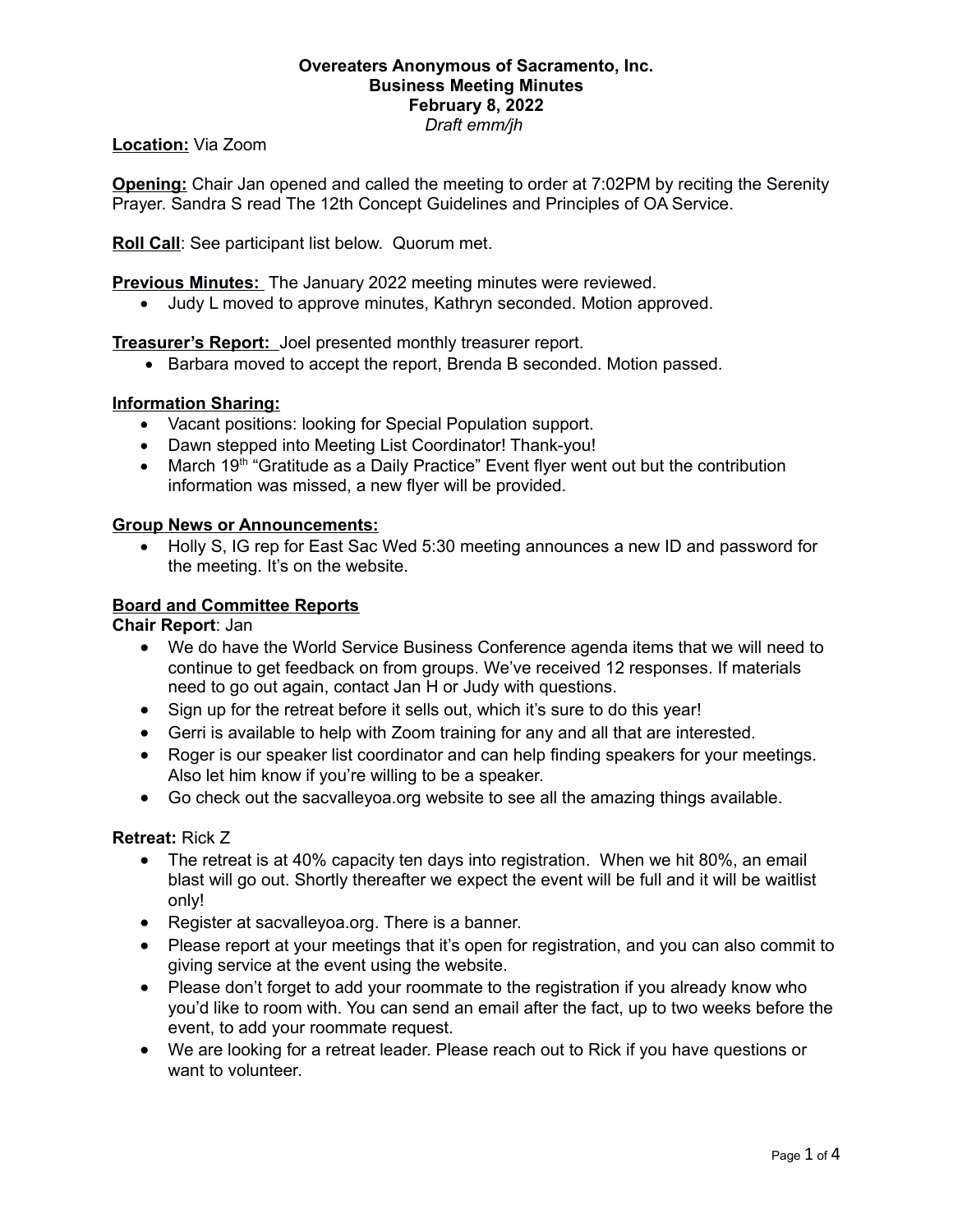### **Webmaster**: Phil

- Phil let us know that there is a short window of time for updating the website each week. If you need the website updated, he needs it by Wednesday each week. Best practice for Monday releases is to get information to him by that day. This is a hard stop.
- This applies to website information and region wide email "blasts" that come through the website.

# **R2 Reps**: Curt B

- A Region 2 questionnaire will be sent out by Jan H with the minutes for this meeting.
- Please complete it and send it back to Jan H at  $OAchair@sacvalleyoa.org$ .
- Curt B is not able to attend the assembly next month. This is an opportunity for someone that is interested in Region 2 to step up and learn about our region. If you are interested, please let Jan H, Curt B or Joel know, and you can attend as an alternate.

### **World Service Delegates:** Barbara M

- The World Service Business Conference (WSBC) will be on Zoom.
- The Book "Overeaters Anonymous" is now available as an audiobook. The 12 x 12 will soon be as well.
- Please get your responses in to Jan H for the WSBC agenda item votes.

### **Events**: Sandra S

- Saturday Sacramento 9 AM hosted an amazing OA Birthday Party in January.
- We have an event scheduled for March but need events for subsequent months. There is myriad assistance available for running events.

### **Public Outreach:** Holly S

 We have a beautiful bookmark that Christina H designed that we will print and will need to distribute and need volunteers to help do this. Please contact Holly if you'd like to help.

### **Vice Chair**: Scarlet

 Please be aware that she will be sending out our event fliers to other Intergroups in Region 2 and she has created a distribution list for that. Please be sure to share your group flyers with her so she can get them out to the region.

### **Treasurer**: Joel

Grace helped getting the QuickBooks fixed. Thank you for the fellowship!

**Secretary**: Emily – No report **Bylaws**: Scarlet – No report

### **Group Support**

**Zoom:** Gerri

 Reported that there was a Zoom glitch and a meeting got "bumped" but the issue has been resolved.

**Speaker list:** Roger

 Reported that the speaker list is always available and requests that you contact him if there's a change to your status on the list or if you'd like to be added to the list.

**Answer Phone**: No report **Meeting List**: No report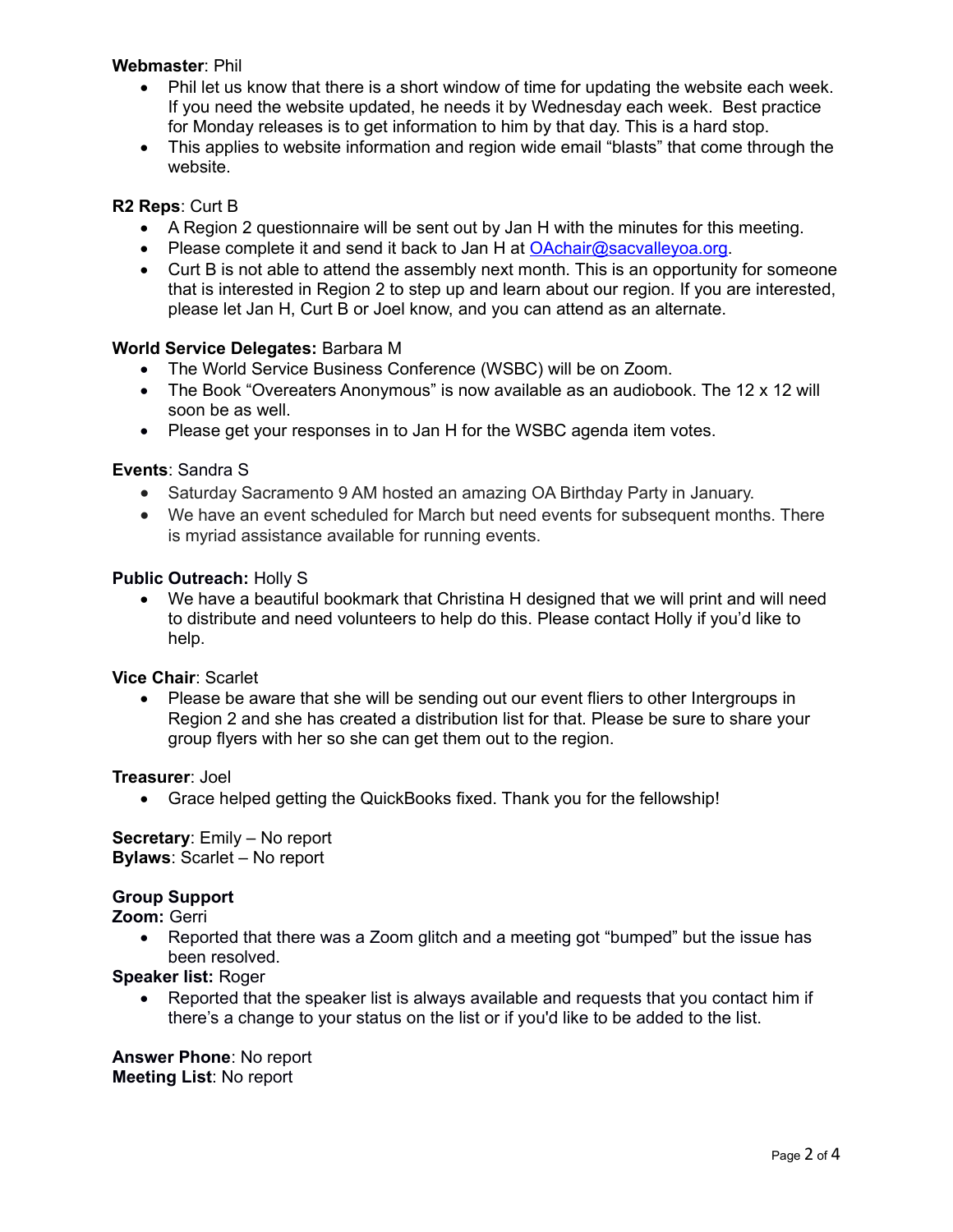## **Newsletter**: Christina H

• If you have any questions or comments please reach out. She can make banners for the website! Let her know if your group wants to be featured on a banner.

## **Special Population Focus**: No report

### **Sponsorship:** Cary H

 Cary requested that available sponsors contact her to be added to the list. She's been hearing people say that they're available in meetings but several are not on the list.

### **Continuing Business:**

No report

### **New Business:**

- Joel presented 2022 Budget. Barbara moved and Kathryn K seconded the motion to approve the budget. The motion carried.
- Jan H explained that the search feature on the World Service website OA.org is not accurately listing the status of meetings. Please review the spreadsheet that she sent out to confirm that your meeting is correctly notated on the spreadsheet (in person/virtual/hybrid). Please confirm whether you'd like your meeting's ID and password on the web. If your meeting needs updating, there is a form that needs completing. You may need to contact World Service for help. This is challenging but necessary.
- Jan H proposed keeping Intergroup meetings on Zoom for 2022. Donnalee moved and Brenda seconded the motion. The motion carried.

**Adjourned** at 8:00pm with Jan reading the OA Responsibility Pledge and the OA Promises.